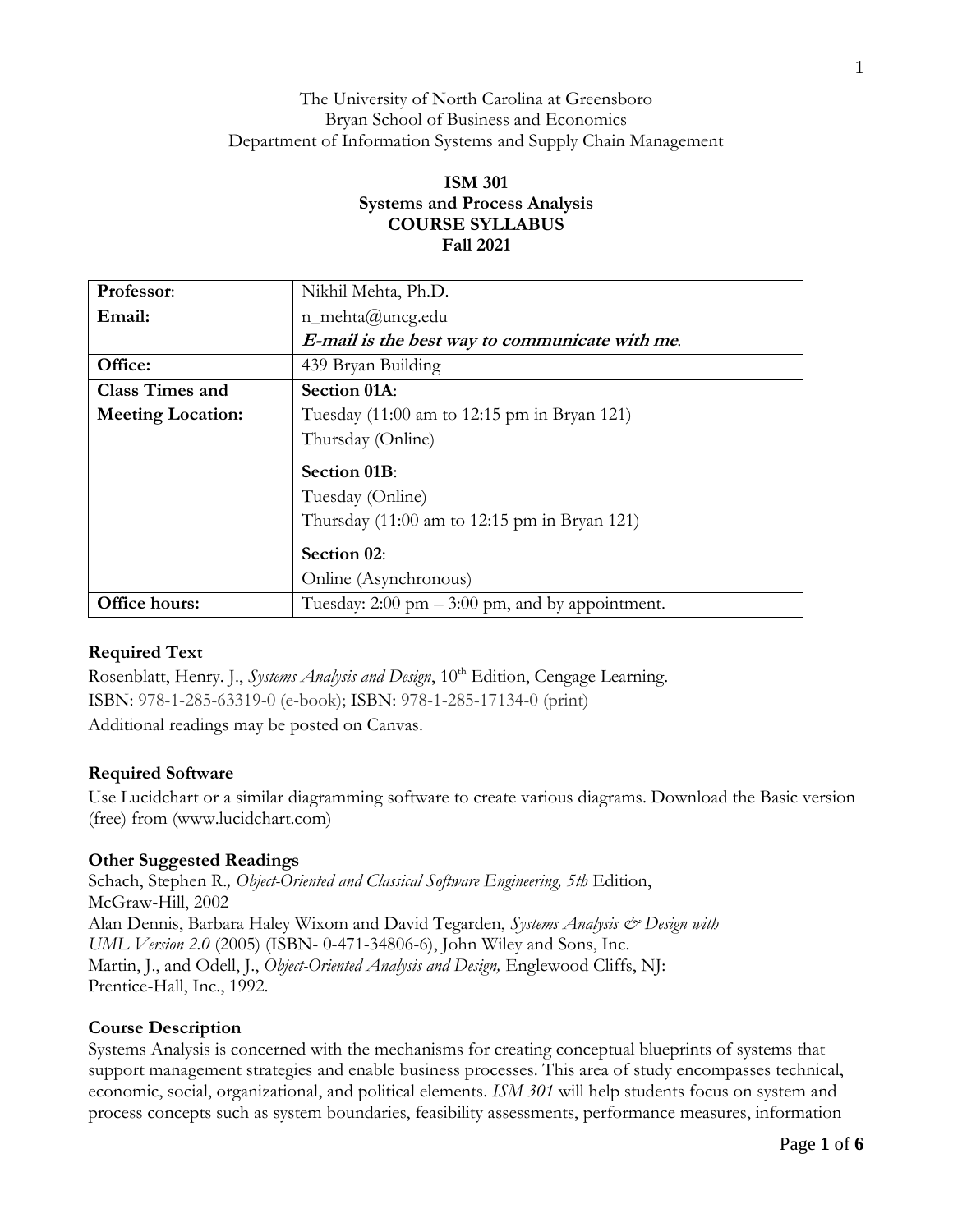modeling, process re-engineering, systems quality, and value added. Students will acquire the knowledge and skills necessary to collect data, analyze the data and create knowledge, and use analysis methodologies and tools to formalize their blueprints. The course emphasizes the skills necessary to "ask the right questions", analyze systems and process information requirements, model systems requirements using standard systems methodologies and techniques, and communicate resultant analyses to others using wellunderstood conceptual representations. *ISM 301* adopts a mix of structured analysis as well as objectoriented analysis approaches to demonstrate the role of systems analysis. Other topics, such as computeraided software engineering (CASE), prototyping, JAD/JAR, and system architecture and system security will also be examined.

## **Course Policies and Expectations**

- ISM 301 is a pivotal course in the study of Information Systems, and course learning will rely equally on textbook content and information not available in the textbook. You are responsible for accessing all information, announcements, and course material available on Canvas.
- **It is important for you to realize from the outset that there are components of this course that are far less structured than what you are normally accustomed to. This means that you are expected to take the initiative and responsibility in these areas.**
- There will be regular chapter quizzes during the semester. Each quiz will have 10 to 20 multiple choice/true-false type questions. Quizzes can only be taken once. Each quiz is due as per the course schedule. You have to take the quiz yourself without any help from any other person or any other source of information, online or offline. Failure to comply with these policies will connote an academic honesty violation.
- Team activities will be given during the semester to enhance your learning experience. You are expected to complete these team activities and submit deliverables as per the course schedule.
- Exams will be available on Canvas for a specific period, as per the schedule. You can take the exam only once. You have to take the exam yourself without any help from any other person or source of information, online or offline. Failure to comply with these policies will connote an academic honesty violation.
- **You have to take the online exams and quizzes via a monitoring app that would require you to turn on your webcam. The app would also lock your browser, monitor your Internet use, and record your test-taking environment. These recordings will be viewed by the instructor and may be shared with other experts to make informed decision about possible violations of academic honesty**. **Violations may result in severe penalties including failing the exam/quiz and failing the course. This is not an exhaustive list of penalties.**
- You are responsible for technology-related issues, such as Internet connection or having a webcam. If you encounter problems accessing quizzes/exams/activities due to Canvas-related issues, contact me immediately, with evidence (such as screenshots). Any canvas-related problem reported after the deadline will not be considered as a valid excuse for missing course deliverables (quizzes/exams/activities).
- As a rule, make-up assignments/activities/quizzes/exams will not be allowed. Missing course deliverables due to illness, summons to jury/military duty, or any other compelling reason should be backed by the appropriate documents (e.g., doctors' note, etc.) in order to qualify for an accommodation. Students should communicate to the professor **before** missing the course deliverables to discuss the circumstances.
- Teamwork is one of the critical skills required in this course. It is important that teams manage themselves to accomplish shared goals. In the most effective teams, interactions are managed between ALL team members rather than between any two members. To facilitate healthy team interaction, teams are encouraged to take this collective approach to managing team member expectations and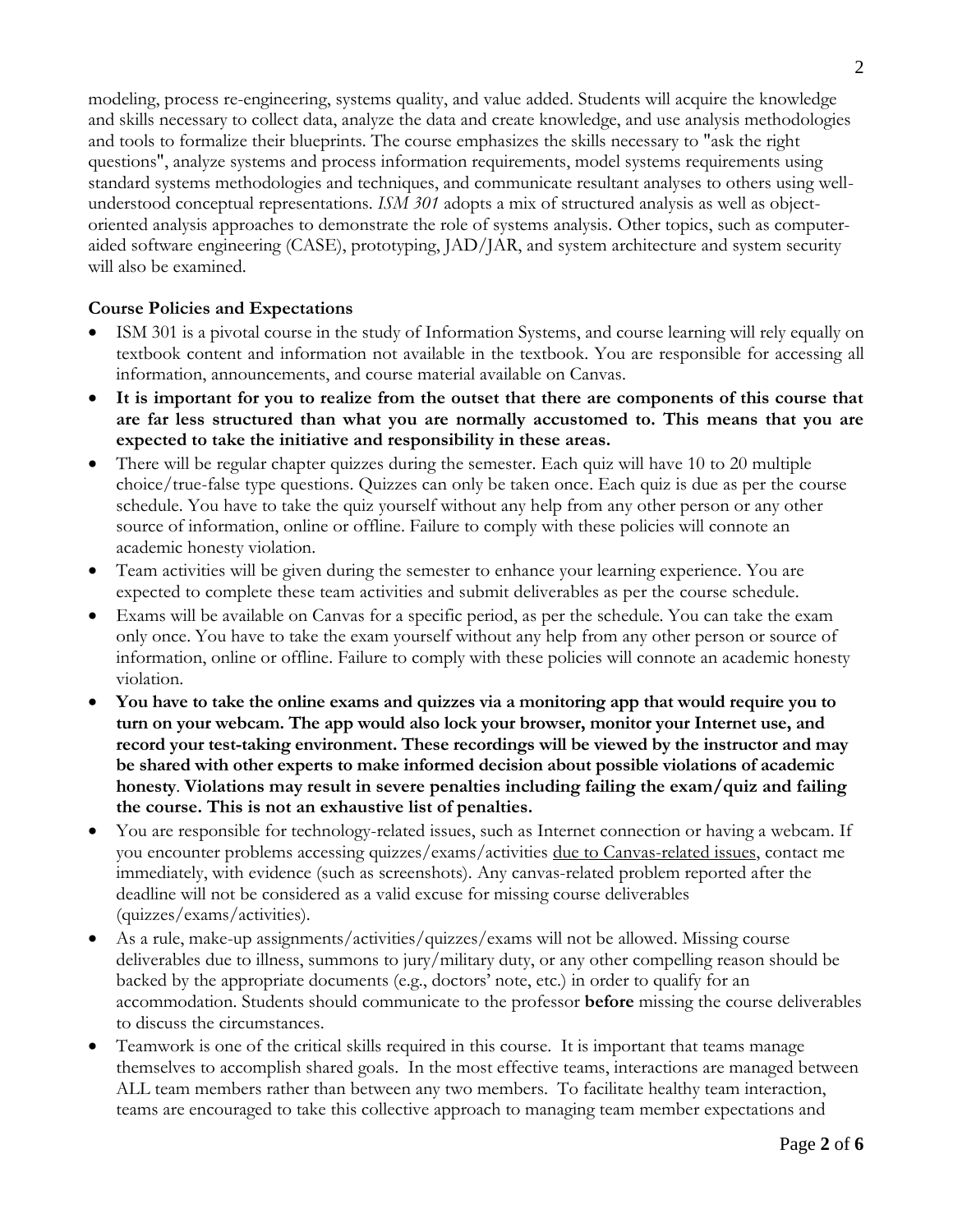within-team conflict. Teams should strive to be democratic and fair-minded, rather than allow unilateral decision-making.

- **One problem that occasionally plagues teams is free-riders - team members who exploit the work of others while contributing little themselves**. In team activities, free-riding should not be tolerated. In case all other members of a team agree that a member is habitually failing to contribute his/her fair-share, teams can move to fire that member from the team. **Justification for this decision must be provided by all team members with supporting evidence, such as failure to participate in more than one team activities without notice or explanation, missed deadlines for scheduled deliverables, poor quality work, or inadequate effort leading to poor team performance**. This decision must represent the consensus of the entire team. The issues leading to firing a team member should be discussed with the instructor prior to the team taking action. Fired members will receive no credit for subsequent work by their team.
- Most communications will be done through email and/or Canvas announcements. Students are expected to check e-mail regularly and know how to use a Canvas. Requirements for assignments/activities and various soft-copy documents may be distributed electronically.
- Email is also the best way to communicate with me. **In your emails, always state your name, course number, and section number**. You may not receive a response if this information is missing.

## **Course Objectives and Learning Outcomes**

ISM 301 aims to develop the following knowledge and skill sets:

| <b>KNOWLEDGE SETS</b>                 | <b>SKILLS-SETS</b>                                |  |  |  |
|---------------------------------------|---------------------------------------------------|--|--|--|
| 1. Business and Strategic Information | 1. Requirements Modeling                          |  |  |  |
| Systems                               |                                                   |  |  |  |
| 2. Automate Business Processes        | 2. Data Gathering                                 |  |  |  |
| 3. Request for Proposals, Procurement | 3. Data and Process Modeling (Data Flow Diagrams; |  |  |  |
| Processes                             | Modular Design; Decision Tables)                  |  |  |  |
| 4. Requirements Analysis              | 4. Object Modeling                                |  |  |  |
| 5. The Nature of Problem-Solving      | 5. Create Data Design                             |  |  |  |
| 6. Analysis Methodologies             | 6. Presentation Skills (verbal and written)       |  |  |  |

### **Learning Outcomes**

#### **Employ a systems approach and a system development method to understand business problem.**

LO 2.1 Analyze information system need for a business problem; explore the complexities of understanding and defining requirements and generate a system request.

LO 2.2 Produce appropriate results through the analysis of the software development

### **Instructional Methodology**

A mix of lecture, readings, guest lectures, project activities, and case studies may be used.

| Exam 1                    | 100 |
|---------------------------|-----|
| Exam 2                    | 100 |
| Chapter Quizzes (10)      | 100 |
| <b>Project Activities</b> | 160 |
| Peer Evaluation*          | 40  |
| Total                     | 500 |

### **Performance Evaluation and Grading**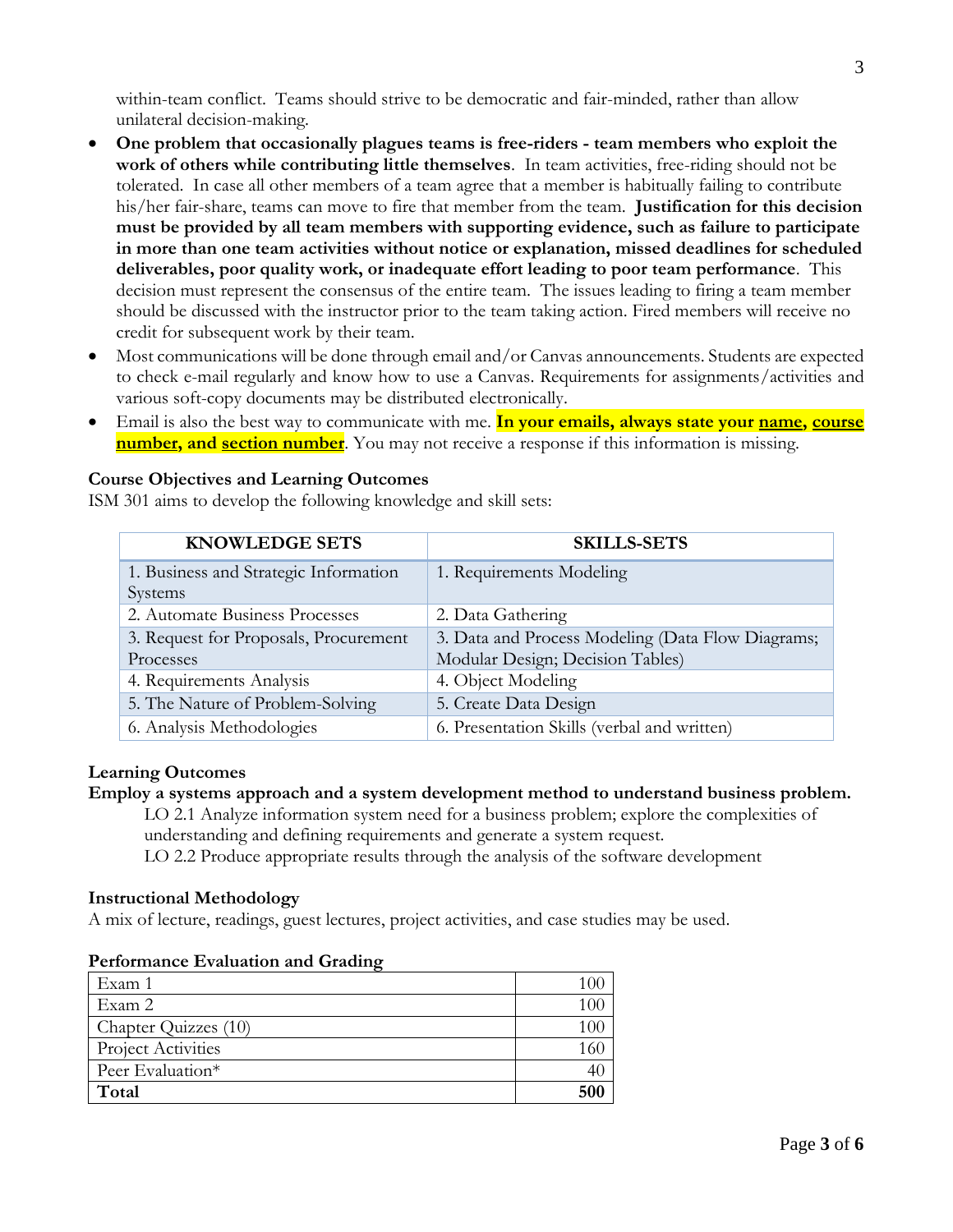# \***Peer evaluations may HEAVILY influence individual student's 'project activities' grade. Members of the same team may end up earning different project grade.**

While every effort is made to assign grades as objectively as possible, it is not possible in a course such as this for the grading to be entirely objective. Therefore, some portion of your grade may be determined by the subjective evaluation of the instructor. The final grade will be determined using the following percentage scale:

|                                                                                                     | <b>B</b> + 87 – 89.9% <b>C</b> + 77 – 79.9% <b>D</b> + 67 – 69.9% |  |                          |
|-----------------------------------------------------------------------------------------------------|-------------------------------------------------------------------|--|--------------------------|
| <b>A</b> $93-100\%$ <b>B</b> $83-86.9\%$ <b>C</b> $73-76.9\%$ <b>D</b> $63-66.9\%$                  |                                                                   |  |                          |
| <b>A</b> - $90 - 92.9\%$ <b>B</b> - $80 - 82.9\%$ <b>C</b> - $70 - 72.9\%$ <b>D</b> - $60 - 62.9\%$ |                                                                   |  |                          |
|                                                                                                     |                                                                   |  | $\rm{F} \quad \leq 60\%$ |

## **COURSE CONTENT and PERSPECTIVES**

### **Oral & Written Communications Content:**

Much of your time in ISM 301 will be spent looking at the theory and practice of analysis. Students may be required to participate in web-based discussions of questions or issues. Effective written communication is stressed through written assignments, e-mail communications, and team activities.

### **Technology Applications:**

Discussion of information technology is a major component of the course and, although this is not a programming course, technology is used as a tool in ISM 301. Knowledge of a spreadsheet, and a word processor is assumed. Students are also expected to actively learn graphics diagramming to complete project activities.

### **Ethical Perspectives:**

The importance of ethical considerations in the management and use of technology by business will be addressed because systems analysts frequently must use their professional judgment to make difficult decisions. Specific ethical issues such as confidentiality of data and databases, software licensing and copyright protection (among others) may be discussed.

### **Global Perspectives:**

Global aspects of business and technology, such as software development outsourcing, are also discussed in this course.

## **Demographic Diversity Perspectives:**

Many information systems deal with and about an increasingly diverse workplace. A by-product of this course is to learn how to respect diverse perspectives.

## **Political, Social, Legal, Regulatory, and Environmental Perspectives:**

Coverage of political, social, regulatory, and environmental perspectives is limited to the context of business issues in general and newsworthy developments that are both business-related and technology related.

## **STATEMENT OF STUDENTS' RIGHTS AND RESPONSIBILITIES**

As a student of this course, you have explicit rights and responsibilities. This syllabus is a contract. If you are enrolled in this course after week 1, I assume you have read, understood, and "signed" this contract.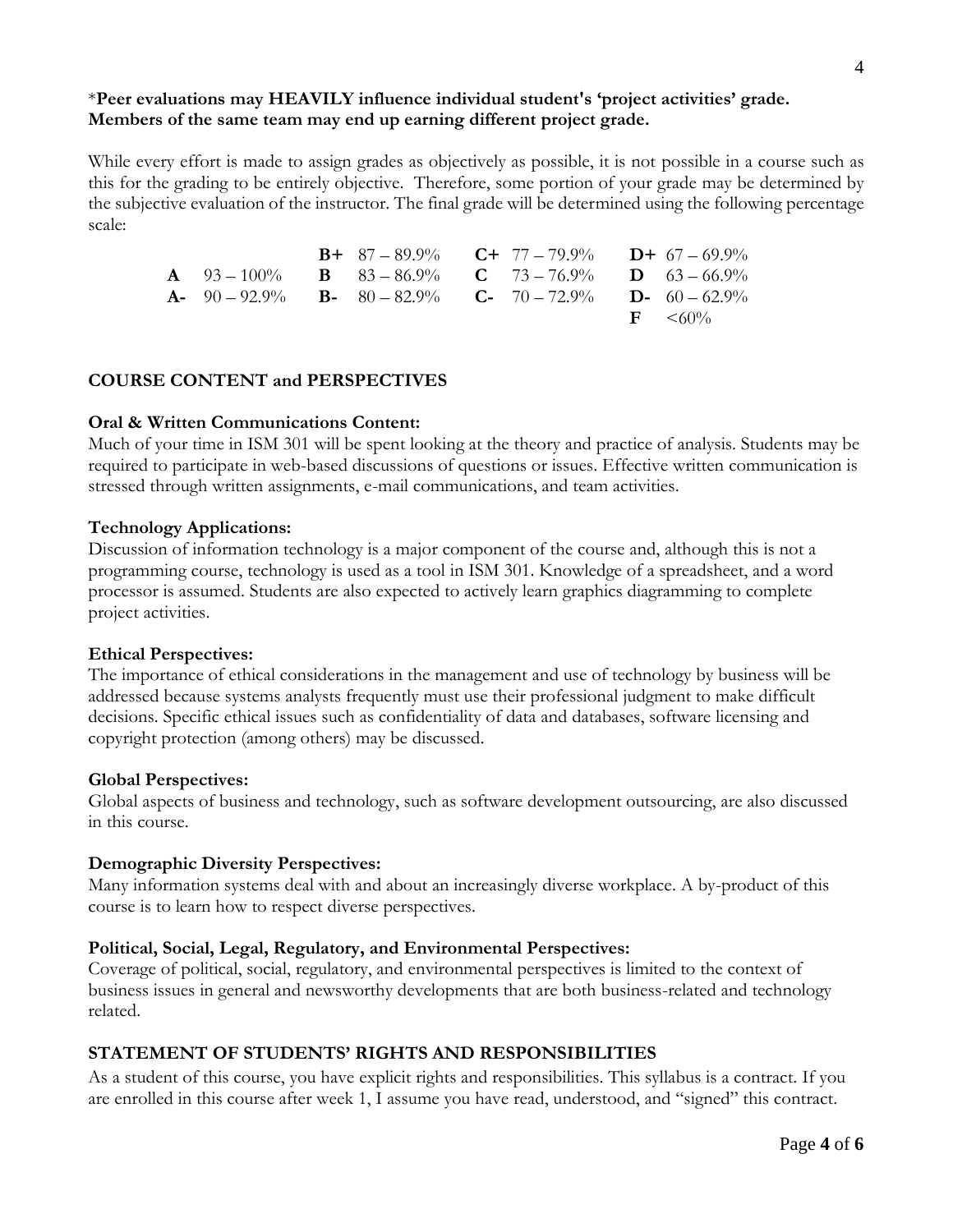## **You have the right to expect:**

- 1. Your professor to be prepared for the course, to start class promptly at the designated time and to end class at the designated time. For online format, your professor to be prepared for the course and to make course material available promptly.
- 2. Your professor to teach all scheduled classes, or arrange for a qualified substitute if it is necessary to miss class because of illness or University approved commitments.
- 3. Clear statements of course expectations, policies, testing and grading practices and student performance.
- 4. Your professor to offer clear information about office hours to discuss assignments or to assist you with course matters.
- 5. Knowledgeable assistance from your professor regarding assignments and course content.
- 6. Professional behaviors reflecting equitable treatment, ethical practices and respect for your rights.
- 7. Opportunities to challenge ideas and defend your beliefs in a professional manner.
- 8. To be challenged to grow both academically and professionally. This means the professor may disagree with some responses or comments. Use such exchanges to grow intellectually.
- 9. Information regarding career opportunities related to ISM programs.
- 10. Your professor to abide by University policies.
- 11. Fairness and clarity in evaluation of your performance.
- 12. Adequate opportunity to appeal any perceived violations of the above rights.

## **You have specific responsibility to:**

- 1. Plan your study and work schedule appropriately to allow sufficient time to do quality work in the course.
- 2. Attend all class sessions and be prepared to participate actively in class discussions. For online format, access all course material.
- 3. Complete all assignments by due dates and in a professional manner.
- 4. Understand and follow course policies as explained in class and in the syllabus.
- 5. Practice ethical behaviors and display respect to the rights of others.
- 6. Work effectively and cooperatively as a team member.
- 7. Timely contact your team members and discuss circumstances that may prevent you from achieving acceptable team performance.
- 8. Timely contact your instructor and discuss circumstances that may prevent you from achieving acceptable performance.
- 9. Understand and follow the school and course policies, including the UNCG Academic Integrity Policy (https://osrr.uncg.edu/academic-integrity/), and report observed violations of these policies.
- **10. Ensure that submitted work is your own and not plagiarized from other sources, such as other teams, the Internet, etc. This is not an exhaustive list of the sources. When in doubt regarding this issue, it is your responsibility to check with the professor for clarification**. **Otherwise, I will assume that you have understood this policy. Also see the Academic Integrity Policy below.**

## **Academic Integrity Policy**

**All students are expected to follow the UNCG Academic Integrity Policy** 

**([https://osrr.uncg.edu/academic-integrity/](https://osrr.uncg.edu/academic-integrity)) in completing coursework. I assume that by submitting your work in this course you conform to the Academic Integrity Policy. Violations may result in severe penalties and/or charges including failing the course. Assignments may be checked (Turnitin, manual review, etc.) for plagiarism. Assignments that fail plagiarism review or give other evidence of academic dishonesty will be awarded a zero grade, and additional penalties may be brought against the individual student/team, such as failing the course. You must**